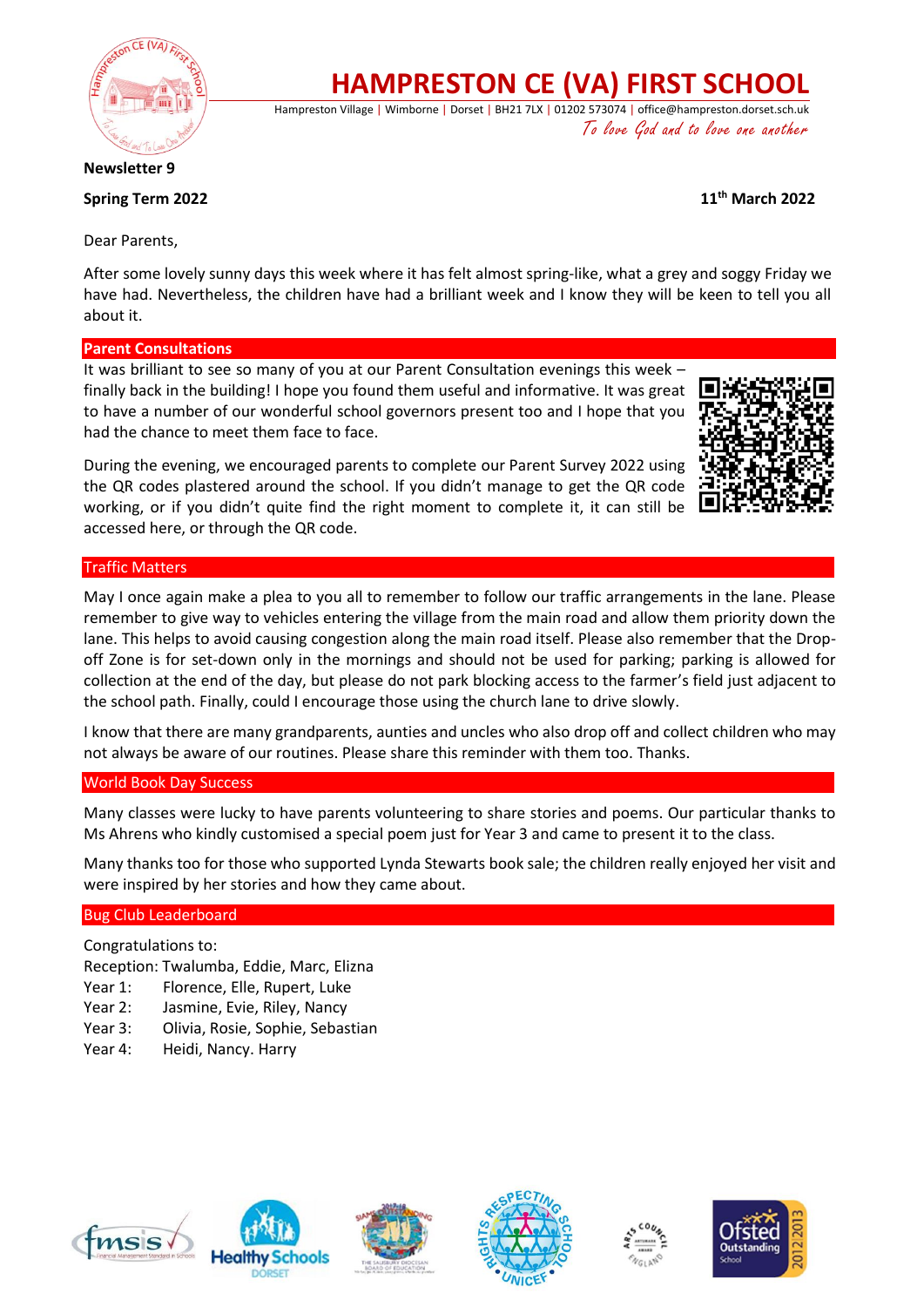#### PTA Smarties Challenge

The PTA Smarties challenge has ended today, but if there are any outstanding tubes at home, these can still come into school on Monday 14<sup>th</sup> March. Thank you.

#### Sporting Success

In other news, we are delighted to celebrate the success of one of our very own pupils. Congratulations to Sophie in year 3 for winning not one, but two first place medals in the Chichester Festival for Music, Dance and Speech! Not only is it a great achievement, but Sophie also qualifies to compete in the All England Competition in June. Well done Sophie!

Whatever you are up to, I hope you have a brilliant weekend. Yours sincerely,

hi Will

**Mr. T. Williams Headteacher**

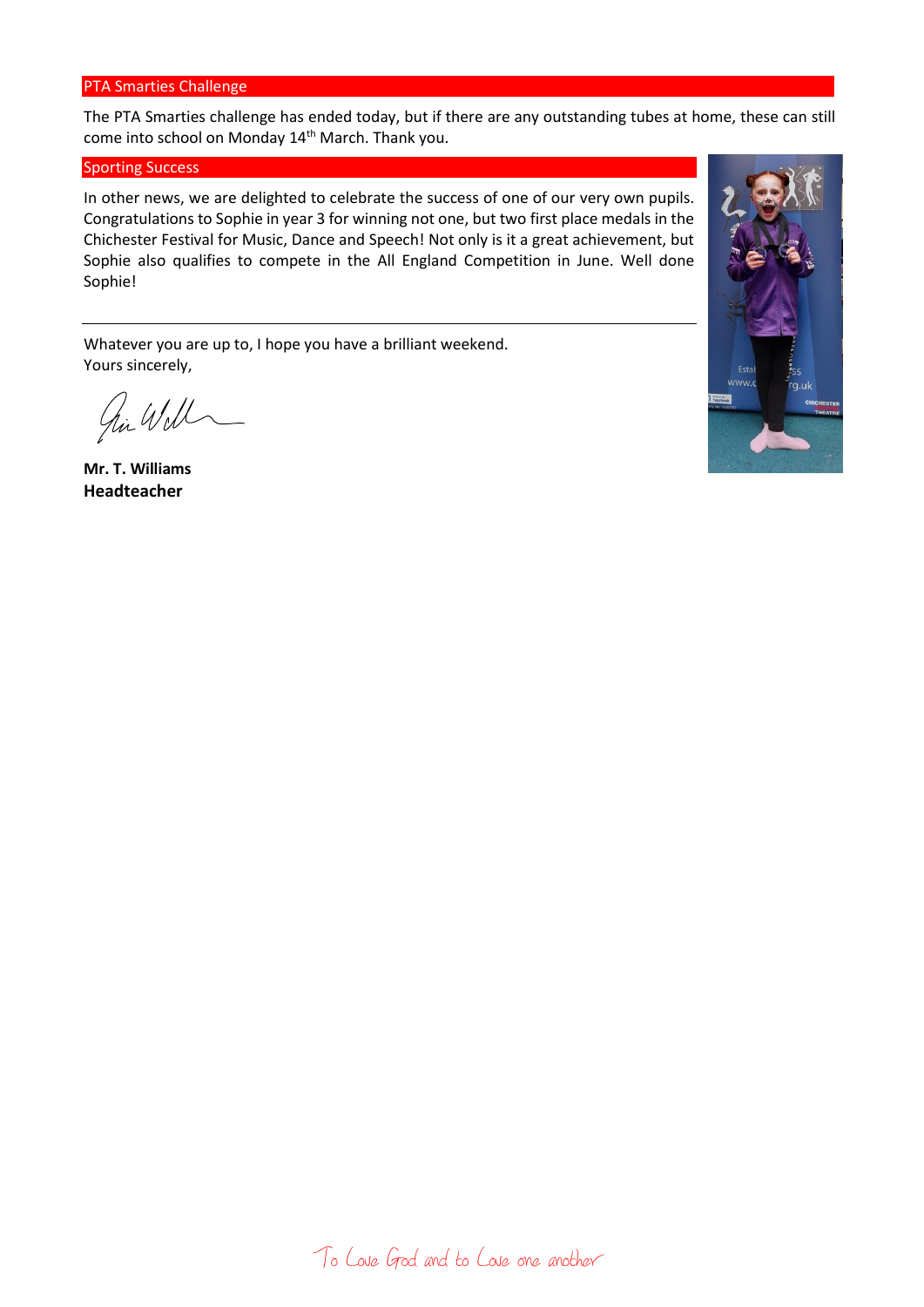## **This Week:**

To help support you at home and to spark conversations about learning, here is what the children have been covering this week.

|                         | <b>English</b>                                                                                                                                                                                                                                                                                                                                                                                                                    | <b>Mathematics</b>                                                                                                                                                                                                                                                                                                                                                                                                                  |
|-------------------------|-----------------------------------------------------------------------------------------------------------------------------------------------------------------------------------------------------------------------------------------------------------------------------------------------------------------------------------------------------------------------------------------------------------------------------------|-------------------------------------------------------------------------------------------------------------------------------------------------------------------------------------------------------------------------------------------------------------------------------------------------------------------------------------------------------------------------------------------------------------------------------------|
| Reception               | This week in English, we launched our sea topic by reading<br>the Snail and the Whale together. We then wrote<br>postcards as the snail and orally told our own 'That's not<br>my snail' stories too. We then sequenced the snail and the<br>whale story pictures and wrote about our favourite part.<br>In phonics, we revisited er, air and double letters such as<br>mm, II, tt and ff.                                        | In maths, we practised our number bonds to 10 with the<br>help of 10 fish in a fish tank and lots of practical equipment<br>including our own fingers.<br>In Let's Explore we have had the mermaids, sea creatures<br>and shells in the water tray, used marbles on sea creatures<br>to practise our fine motor skills, we made snails to practise<br>our cutting skills and explored the new pirate den plus lots<br>more as well! |
| Year 1                  | This week in English, Year 1 wrote their own counting<br>books, inspired by We all Went on Safari. The children<br>have also produced some excellent descriptive pieces<br>based on a beautiful African scene. In our grammar<br>lessons, we have learnt about past tense verbs.                                                                                                                                                  | In maths, we have consolidated our understanding of place<br>value to 50 using concrete resources. We have also been<br>comparing numbers to 50 using  and =. The children<br>have solved some difficult challenges together.                                                                                                                                                                                                       |
| $\mathbf{\sim}$<br>Year | This week in English we have read 'The Day The Crayons<br>Quit' The children have planned and written letters to the<br>main character Duncan from the perspective of a crayon.<br>The children have thought carefully about the problems<br>the crayons are struggling with and developed very<br>interesting solutions to resolve their issues!                                                                                 | In Maths this week we have completed our unit on<br>multiplication and division. We have been focusing on<br>using bar modelling to group and share numbers and<br>moved on to division word problems. The children are<br>developing greater confidence in noticing the important<br>parts of the question to help them solve the problem.                                                                                         |
| Year <sub>3</sub>       | In English the children have completed some marvellous<br>work based on "How to Train Your Dragon", and have<br>enjoyed editing and refining their own work. This work will<br>continue, as it is a great topic to encourage good quality<br>written work. The book is also great to read!                                                                                                                                        | In year 3 we have been working on statistics, which we will<br>continue to work on next week. The use of pictograms, bar<br>charts and tables is interesting, and interpretation of the<br>information sometimes quite complex.                                                                                                                                                                                                     |
| Year <sub>4</sub>       | This week we have started the story of The Great Kapok<br>Tree. This book looks at the effects of logging in the<br>Amazon Rainforest and the children have been writing<br>some very persuasive arguments to the logging company<br>to get them to stop. They have written speeches from the<br>point of view of the animals of the forest and they have<br>also written a strongly worded letter from a passionate<br>employee. | The children have been fraction superheroes this week!<br>They have practiced subtractions and additions using<br>fractions and they have also even been finding a fraction of<br>a quantity. They have been applying brilliant knowledge of<br>their times tables and division facts to help them. Why not<br>ask your child about our rule when we need to find a<br>fraction of an amount?                                       |